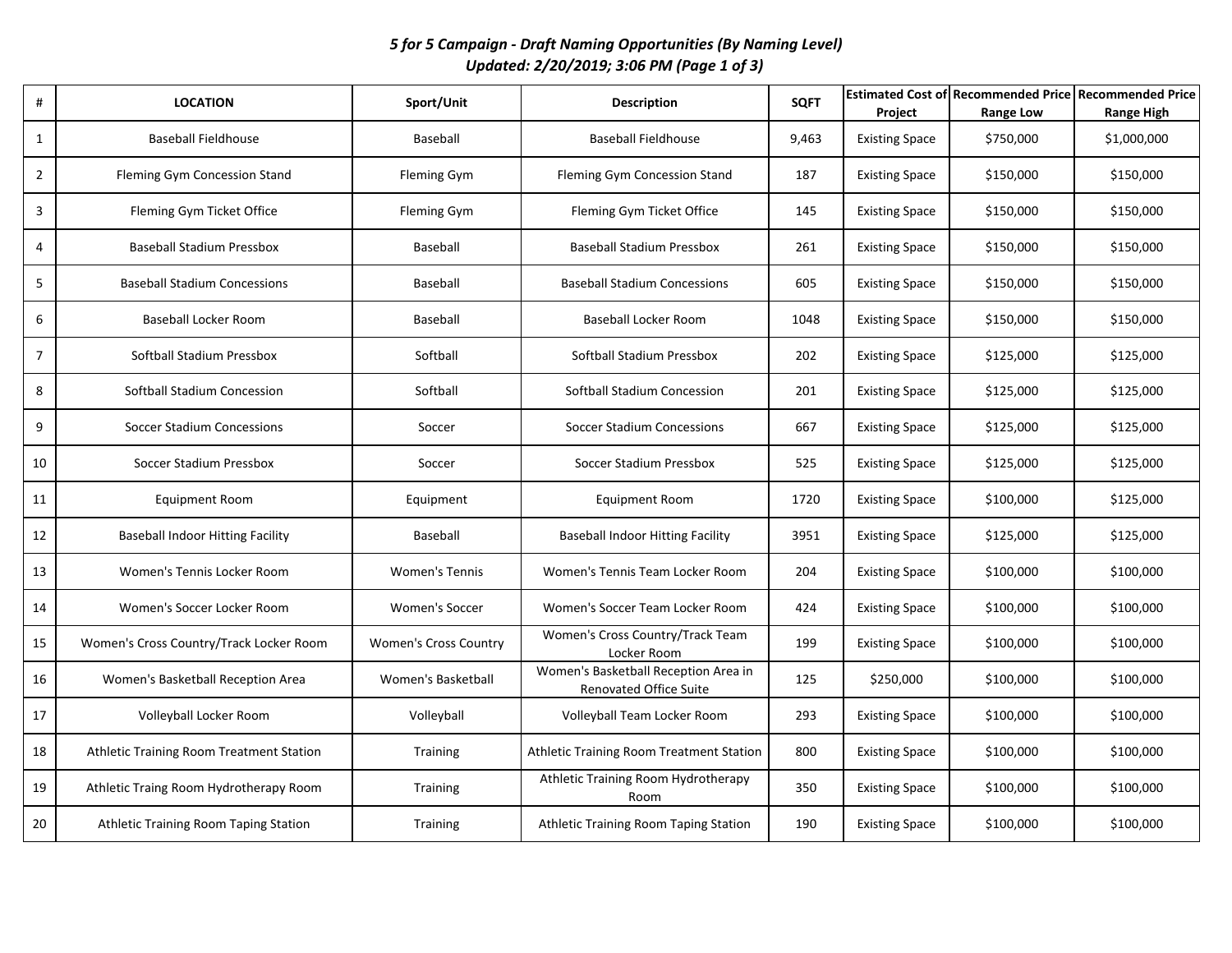## *5 for 5 Campaign - Draft Naming Opportunities (By Naming Level) Updated: 2/20/2019; 3:06 PM (Page 2 of 3)*

| #  | <b>LOCATION</b>                          | Sport/Unit          | <b>Description</b>                                                            | <b>SQFT</b> | Project               | <b>Estimated Cost of Recommended Price Recommended Price</b><br><b>Range Low</b> | <b>Range High</b> |
|----|------------------------------------------|---------------------|-------------------------------------------------------------------------------|-------------|-----------------------|----------------------------------------------------------------------------------|-------------------|
| 21 | Athletic Training Room Rehab Station     | Training            | Athletic Training Room Rehab Station                                          | 832         | <b>Existing Space</b> | \$100,000                                                                        | \$100,000         |
| 22 | Softball Locker Room                     | Softball            | Softball Locker Room                                                          | 327         | <b>Existing Space</b> | \$100,000                                                                        | \$100,000         |
| 23 | Softball Indoor Hitting Facility         | Softball            | Softball Indoor Hitting Facility                                              | 3280        | <b>Existing Space</b> | \$100,000                                                                        | \$100,000         |
| 24 | Men's Tennis Locker Room                 | Men's Tennis        | Men's Tennis Team Locker Room                                                 | 166         | <b>Existing Space</b> | \$100,000                                                                        | \$100,000         |
| 25 | Men's Soccer Locker Room                 | Men's Soccer        | Men's Soccer Team Locker Room                                                 | 412         | <b>Existing Space</b> | \$100,000                                                                        | \$100,000         |
| 26 | Men's Cross Country/Track Locker Room    | Men's Cross Country | Men's Cross Country/Track Team Locker<br>Room                                 | 275         | <b>Existing Space</b> | \$100,000                                                                        | \$100,000         |
| 27 | Men's Basketball Reception Area          | Men's Basketball    | Men's Basketball Reception Area in<br><b>Renovated Office Suite</b>           | 120         | \$250,000             | \$100,000                                                                        | \$100,000         |
| 28 | Baseball Fieldhouse Champions Lobby      | Baseball            | Baseball Fieldhouse Lobby                                                     | 240         | <b>Existing Space</b> | \$100,000                                                                        | \$100,000         |
| 29 | <b>Baseball Team Lounge</b>              | Baseball            | <b>Baseball Team Lounge</b>                                                   | 515         | <b>Existing Space</b> | \$100,000                                                                        | \$100,000         |
| 30 | <b>Baseball Stadium Home Dugout</b>      | Baseball            | Baseball Stadium Home Dugout                                                  | 720         | <b>Existing Space</b> | \$75,000                                                                         | \$75,000          |
| 31 | <b>Baseball Stadium Visitors Dugout</b>  | Baseball            | Baseball Stadium Visitors Dugout                                              | 720         | <b>Existing Space</b> | \$75,000                                                                         | \$75,000          |
| 32 | Women's Basketball Nutrition Station     | Women's Basketball  | Women's Basketball Nutrition Station in<br>Team Locker Room                   | 85          | <b>Existing Space</b> | \$50,000                                                                         | \$50,000          |
| 33 | Softball Stadium Home Dugout             | Softball            | Softball Stadium Home Dugout                                                  | 800         | <b>Existing Space</b> | \$50,000                                                                         | \$50,000          |
| 34 | Softball Stadium Visitors Dugout         | Softball            | Softball Stadium Visitors Dugout                                              | 800         | <b>Existing Space</b> | \$50,000                                                                         | \$50,000          |
| 35 | Soccer Stadium Home Team Bench           | Soccer              | Soccer Stadium Home Team Bench Area                                           | 151         | <b>Existing Space</b> | \$50,000                                                                         | \$50,000          |
| 36 | Soccer Stadium Visitor Bench             | Soccer              | Soccer Stadium Visitor Bench Area                                             | 151         | <b>Existing Space</b> | \$50,000                                                                         | \$50,000          |
| 37 | Baseball Stadium Home Bullpen            | Baseball            | Baseball Stadium Home Bullpen                                                 | 3486        | <b>Existing Space</b> | \$50,000                                                                         | \$50,000          |
| 38 | <b>Baseball Stadium Visitors Bullpen</b> | Baseball            | Baseball Stadium Visitors Bullpen                                             | 3486        | <b>Existing Space</b> | \$50,000                                                                         | \$50,000          |
| 39 | Women's Student-Athlete Lounge           | Admin               | Women's Student-Athlete Lounge                                                | 234         | <b>Existing Space</b> | \$35,000                                                                         | \$50,000          |
| 40 | <b>Team Meeting Room</b>                 | Admin               | Team Meeting Room Used by All Athletic<br>Teams and Athletic Department Staff | 506         | <b>Existing Space</b> | \$35,000                                                                         | \$50,000          |